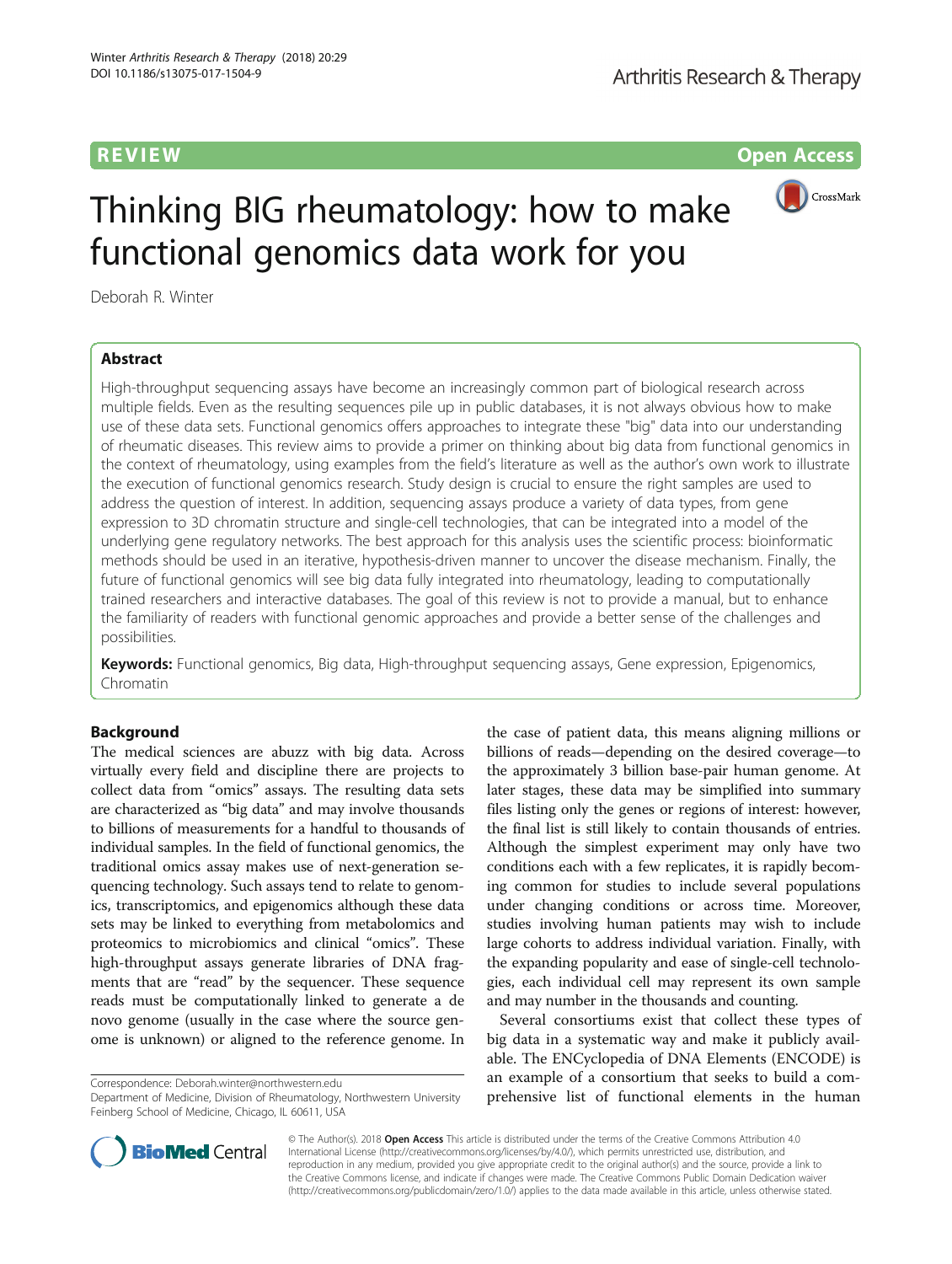genome [\[1](#page-10-0)]. The ENCODE pilot began with 1% of the genome across a small defined set of common human cell lines [[2](#page-10-0)], but it rapidly expanded to include a variety of cell types and then spun off into the Epigenomics Roadmap to catalog human variation by collecting tissue samples from many individuals [\[3](#page-10-0)]. Together, ENCODE and Roadmap represent data from gene expression, protein binding, chromatin state, and other assays and are accompanied by a host of quality standards, computational tools, and annotations resulting from the processing and analysis [[4](#page-10-0)]. Another consortium, Genotype-Tissue Expression project (GTex), focuses specifically on the interactions between genotype and gene expression in vivo by collecting multiple tissues from human donors [\[5](#page-10-0)]. In contrast, the NIH Library of Integrated Network-based Cellular Signatures (LINCS) is cataloging the generalized response profiles by measuring changes in gene expression in multiple cell types exposed to a variety of induced perturbations [\[6](#page-10-0)]. For immunology specifically, the Immunological Genome Project (ImmGen) [\[7](#page-11-0)] and the European Blueprint Epigenome [\[8](#page-11-0)] provide databases for gene expression and epigenomics, respectively. These examples are valuable resources of quality-controlled data that may obviate the requirement to repeat assays in individual laboratories. However, it is one thing to catalog these data and another to use them to test a hypothesis. This is the difference between descriptive genomics and functional genomics.

Functional genomics makes use of high-throughput sequencing data to describe how genes contribute to the identity, function, and activity of cells. It is often used interchangeably with the term "systems biology" because both tend to involve modeling of multiple interacting components and use a variety of techniques from different fields to study the resulting networks. In functional genomics, the collection of interactions can be described as the Gene Regulatory Network (GRN) of the cell. Gene expression as reflected by RNA transcription is the typical output of GRNs while the interactors are cisregulatory elements within the noncoding genome and the transcription factors (TFs) that bind them. Because the transcription of RNA is not perfectly correlated with protein translation, it may not directly reflect the cell's phenotype. However, the cell's GRN is critical to understanding the underlying programming of the cell regardless of the exact impact on function. Highthroughput sequencing assays provide the raw data with which to model these GRNs. The goal of functional genomics is to inform how cells evolved to fulfill their roles and the pathways to which they devote their energy.

The aim of this review to provide a primer on big data in functional genomics in the context of rheumatology. Although other articles cover similar topics, this review is meant to be accessible to researchers whose focus is

rheumatic disease by highlighting field-specific issues and using examples from the literature. It is not intended to present a step-by-step manual, but rather to draw attention to key features of big data studies and provide information on the critical techniques. The first section discusses several options that should be considered when designing a functional genomics study to optimize the relevance to the question. Next follows a description of functional genomic data types and the assays commonly used to generate these data. In these studies, how the data are analyzed is as important as how they are collected. Thus, the third section gives an overview of the key approaches involved in bioinformatic analysis. Finally, the author shares her vision for the future of big data in rheumatology. For a precise description of the methods mentioned, please refer to the specific references throughout the text. For the most part, the goal is to present studies in rheumatology as examples, but other functional genomics research is used in order to cover a wider variety of approaches. Due to space constraints, the review does not cover some topics in functional genomics in detail—including noncoding RNA, splicing, and other post-transcriptional regulation. While not all relevant studies could be mentioned, the goal is to convey the big potential associated with these approaches and increase awareness of the possibilities and considerations involved.

# Main text

#### Big study design

The key to successful research in functional genomics is designing the study to effectively address the question of interest. This is true even when the data are downloaded from a public database. However, in some cases it might be necessary to generate new data in order to have access to the most relevant data. In the world of functional genomics, study design boils down to what populations of cells are chosen as samples for the assay. Here, the major choices involved are discussed.

#### In vitro vs in vivo

This review refers to cell populations assayed directly after isolation from either the patient or the model organism as in vivo samples. Alternatively, cells may be first cultured or differentiated in vitro. The main advantage of in vitro populations is the ease in obtaining enough cells for the desired assay. For example, bone-marrow-derived macrophages (BMDMs) are commonly used to test hypotheses about immune response [\[9](#page-11-0), [10](#page-11-0)]. However, recent work has shown systematically that BMDMs and the related dendritic cells (DCs) that are differentiated by culturing bone marrow cells with granulocyte–macrophage colony-stimulating factor (GMCSF) do not fully resemble any in vivo population [\[11\]](#page-11-0). Moreover, even the GRN of mature cells are influenced by their local environment: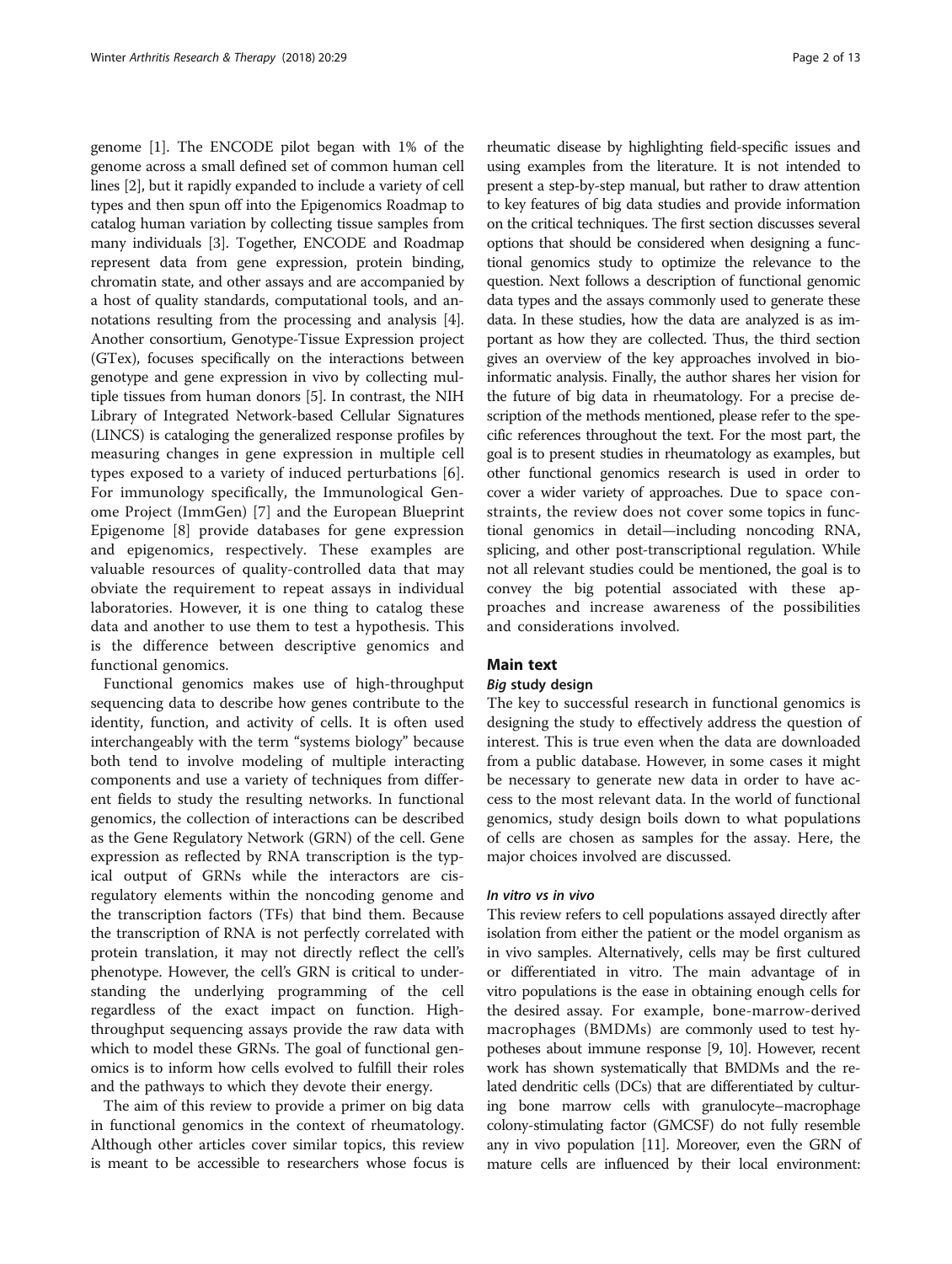thus, cells such as macrophages, when removed from the culture, tend to lose their distinct regulatory landscape [[12, 13](#page-11-0)]. Similarly, Gardner et al. [[14\]](#page-11-0) showed that gene expression profiles obtained using explanted fibroblasts from patients and controls are a poor substitute for skin biopsies. There may be cases where assays on in vitro cells may be sufficient, or even preferable, for the question of interest. Using cultured cells may help distinguish between cell-autonomous and environmental effects. Also, in vitro cells are useful for proof-of-principle studies and to establish gene editing.

#### Mouse model vs patient sample

In rheumatology, mouse models are commonly used to approximate human diseases, such as systemic lupus erythematosus (SLE), systemic sclerosis (SSc), and rheumatoid arthritis (RA) [\[15](#page-11-0)–[17](#page-11-0)]. Researchers have studied gene expression profiles of both genetic models, such as NZB/ W mice that are SLE prone [\[18, 19](#page-11-0)], and chemical models, such as bleomycin-induced pulmonary fibrosis [\[20, 21](#page-11-0)]. Mouse models have the obvious advantage of being easier to manipulate and genetically identical mice minimize the individual variation. In addition, cells from any tissue or organ may be obtained for study at any stage of disease. On the other hand, it is often difficult to obtain human tissues, other than blood, at multiple time points. For example, skin biopsies have been used to study gene expression in SSc patients and controls [\[22\]](#page-11-0), although the small sample size may limit the ability to study individual cell populations without first culturing the cells (e.g., fibroblasts [[14\]](#page-11-0)). Alternatively, researchers can take advantage of transplants to access donor and explanted tissue [[23](#page-11-0)]; however, these samples typically represent end-stage disease. Several studies have shown high homology between both the definition of cell populations [[24, 25](#page-11-0)] and their key regulatory factors [[26\]](#page-11-0) across mice, human, and other primates. Furthermore, kidney mononuclear cells from mouse models of lupus demonstrated significant overlap of GRNs and activated genes with human lupus nephritis samples [\[27](#page-11-0)]. The main shortcoming of mouse models arises for studies interested in the causative signals behind rheumatic disease; there is often a lack of evidence that the conditions by which symptoms were initiated in mice will reflect the real etiology of disease. For a given study, one must be clear on whether the intention is to study the cause or behavior of cells in disease.

#### Whole tissue vs cell-type specific

For the purposes of bulk assays in functional genomics, it is generally preferable to aim for homogeneous cell populations as opposed to whole tissue or mixed populations. Notably, single-cell technologies are the exception to this rule, as will be explained in the following. In bulk assays of hundreds to millions of cells, the resulting data

represent an average across all cells and it is difficult to parse out the effect of specific cell types. Without sophisticated algorithms, it is impossible to distinguish between changes in expression within a single cell type and changes to the proportion of that cell type within the population. Using a network approach in a metaanalysis of other SSc expression studies, Mahoney et al. [[28\]](#page-11-0) implicated the interferon pathway, M2 macrophage polarization, adaptive immunity, and cell proliferation. However, while enriched pathways may be found in tissue samples, one cannot be sure that any group of genes is expressed in the same cell type. Moreover, it is conceivable that different cell types may regulate genes in opposite directions that then cancel each other out. Similarly, in our studies of RA, we have observed that changes in some less highly expressed genes within a single population, such as macrophages, may be drowned out by the remaining population in whole joint synovium (Mandelin et al, accepted). Thus, it is not feasible to model a coherent GRN of the interactions between genes and regulatory elements. Even with deconvolution, one must define a characteristic set of genes to attribute to each discoverable cell type [\[29, 30](#page-11-0)]. This approach may reveal the proportion of different cell types within the sample, but cannot then define the changes in the gene expression within these cell types without begging the question, since this data was used in the model's assumptions. Thus, in order to model the GRN of a cell type, each study should aim to assay the purest populations of cells possible.

#### Control, reference, and outgroup

A key aspect of study design in functional genomics is to choose one or more auxiliary samples that will underscore the feature of interest in the test sample. In the most common and straightforward cases for studying rheumatic disease, the test sample would be derived from patients while the control sample would come from healthy volunteers. This approach is seen in a study of lung tissue samples from patients with SSc and healthy controls [[31](#page-11-0)]. Similarly, the mouse equivalent would compare the mouse model with mice given sham treatment of the same age and genetic background as the control. In the case of bleomycin treatment, the control mice would be intubated with PBS as in traditional experiments measuring changes in surface marker expression [[21](#page-11-0)]. In contrast, the reference is defined as a sample that provides necessary context for an experiment. This may be the sample from "Day 0" in a time course of serum-transfer induced arthritis (STIA) vs control [\[25](#page-11-0)]; the population of monocytes that is thought to be the precursor of macrophages in SScassociated skin fibrosis vs healthy skin [\[32](#page-11-0)]; or skin biopsies from controls in a study of response to mycophenolate in SSc patients [\[33](#page-11-0)]. These populations are assayed in addition to the typical control as they may be necessary to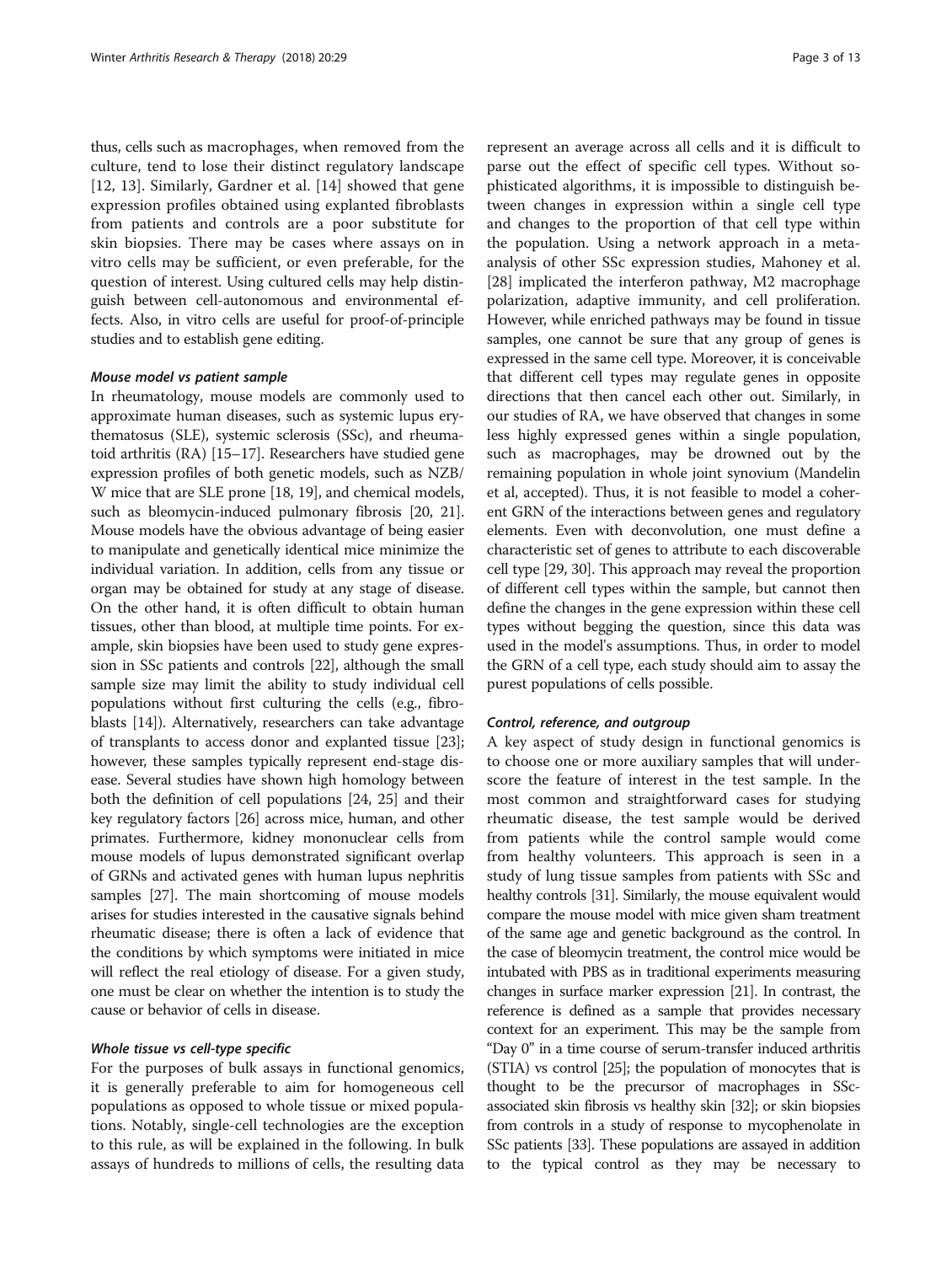distinguish between regulatory factors that are involved in the main comparison vs other confounding variables. In another instance, skin samples from the unaffected back of SSc patients were used as a reference to define "intrinsic" genes that exhibited consistent expression with their affected forearm before comparison across patients [\[22](#page-11-0)]. Finally, in some experiments it may be helpful to include a population of cells as an outgroup. The purpose of an outgroup is to provide perspective about the relationship between the main population of a comparison. For example, in comparing tissue-resident macrophages, we included neutrophils as an outgroup to demonstrate the difference between macrophages compared to that between cell types that shared a common myeloid lineage [\[13](#page-11-0)]. As experiments become more complicated and involve multidimensional comparisons, the distinction between controls, references, and outgroups may be blurred. How these experimental tools are used should be evaluated on a case-by-case basis.

# Replicates and batch effect

Once the identities of the comparison samples are chosen, one should consider including replicates whenever possible. The statistical power of high-throughput sequencing assays is relatively insensitive to the replicate number because they involve millions of measurements for thousands of genes and regulatory elements. Any single gene may fall below the cutoff value for the false discovery rate (FDR), but, globally, the set of differential genes represents a substantial effect size [[34](#page-11-0), [35\]](#page-11-0). Nonetheless, replicates are crucial to account for technical variation, experimental error, signal-to-noise ratio, and batch effect. Biological replicates generally refer to distinct samples either taken subsequently from the same patient or from genetically identical mice undergoing the same treatment. These can be used to account for variability in the experimental conditions and can help to control for artifacts in the data. On the other hand, a technical replicate occurs when a single sample is divided for the purposes of the assay. A technical replicate can be useful, especially when it is difficult or costprohibitive to obtain biological replicates of human samples, to estimate the amount of noise or to help optimize library protocols during development [[36\]](#page-11-0). Another use of replicates is to provide robust results: the activity of a tissue-specific macrophage cis-regulatory element may be confirmed by enrichment in two replicates [[13\]](#page-11-0) and the identification of immune cell subsets in human blood can be validated across patients [\[37](#page-11-0)]. The other benefit of multiple replicates is to control for batch effect. The batch effect describes technical variation that arises between groups of samples that are prepared at different times. While this may sometimes be unavoidable based on the availability of samples for the throughput of the experiment, replicates can help to mediate the impact on the data. For both bulk and single-cell genomic assays, replicates should be spread out across groups so that batch effects are not confounded with the differences between the samples being compared [[38](#page-11-0), [39](#page-11-0)]. For example, in a single-cell study of microglia development, we replicated the single-cell population for each time point so that we could distinguish time-dependent differences from the batch effect [[40](#page-11-0)]. Alternatively, long-term studies, such as longitudinal patient studies, may choose to use a reference sample (some are commercially available) that is included in each run.

#### Big data types

High-throughput sequencing assays come in multiple flavors depending on the feature being measured. Regardless of the assay, the output is a library of DNA fragments or reads that are enriched for the feature of interest, whether that is expressed genes or epigenetically modified regions. A functional genomics study may combine two or more different assays on the same samples in order to gain a better picture of the underlying GRN. The relationship between different data types and their biological significance is shown in Fig. [1](#page-4-0).

#### Gene expression

The expression level of a gene is determined by the number of times the DNA sequence of the gene is transcribed by RNA Polymerase II (PolII) into RNA and can be thought of as the output of GRNs. In the past, microarrays were commonly used to measure gene expression, but, more recently, RNA-seq has taken over as a more exact digital measurement for clinical applications [[41](#page-11-0), [42](#page-11-0)]. Typical RNA-seq measures the steady-state number of transcripts for each gene and may be full length with reads covering the whole sequence of the gene or end biased with reads starting at only the 5′ or 3′ end of the gene. Both methods have their advantages and disadvantages, with full-length reads allowing for analysis of allelespecific expression and alternative splicing, while endbiased reads are typically cheaper and provide a more accurate quantification of expression level [[42](#page-11-0)]. Recently, advances in RNA-seq have allowed for high-throughput processing of samples with low cell numbers, such as one used on hematopoietic progenitors [[36](#page-11-0)]. In addition, Global Run-on sequencing (GRO-seq) and similar assays were developed to measure nascent transcripts as they are transcribed and enrich for noncoding RNAs that play regulatory roles in the GRNs [\[43\]](#page-11-0).

#### DNA methylation

DNA methylation, which primarily occurs on the cytosine (C) base of CpG sites, is an epigenetic mechanism associated with gene regulation. Genome-wide DNA methylation is typically measured by bisulfite sequencing (BS-seq),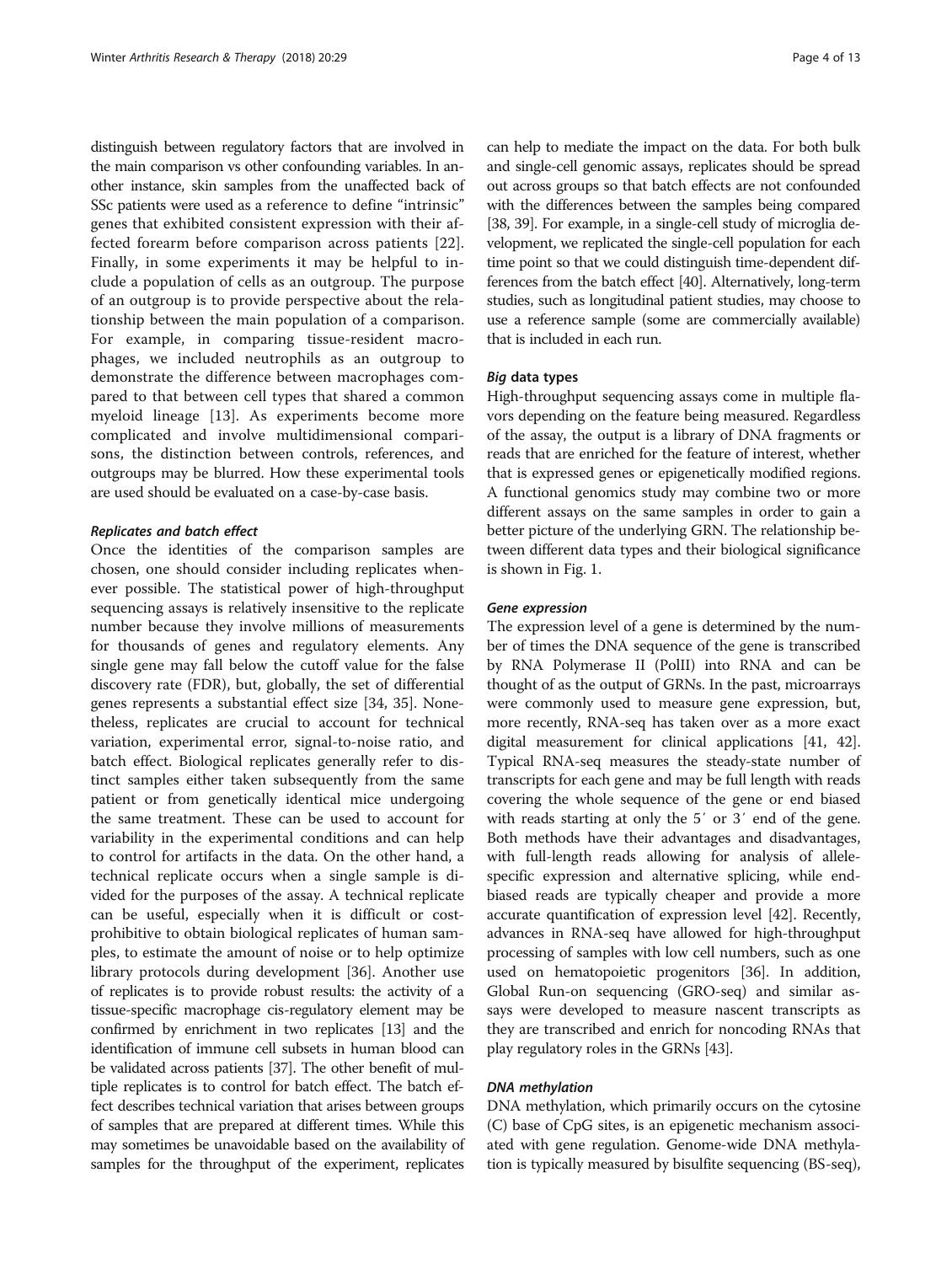<span id="page-4-0"></span>

Polymerase II (PolII) in an open chromatin region around the transcription start site (TSS, black arrow) of a gene body and marked by H3K4me2 or H3K4me3; and mRNA molecules transcribed from the gene with 5′ caps and 3′ poly (A) tails. Middle box: list of high-throughput sequencing assays used to annotate these functional elements, including bisulfite sequencing (BS-seq) for DNA methylation, Assay for Transposase Accessible Chromatin (ATAC-seq) for open chromatin, high-throughput chromosome conformation capture (Hi-C) or Chromatin Interaction Analysis by Paired-End Tag Sequencing (ChIA-PET) for interactions between regions, chromatin immunoprecipitation (ChIP-seq) for histone modifications, RNA-sequencing (RNA-seq) for mature mRNA (either 5′ biased, full length, or 3′ biased), and Global Run-On (GRO-seq) for nascent mRNA. Outer box: interactions between functional elements

where bisulfite selectively converts unmethylated cytosine (C) into uracil that is then read by the sequencer as aberrant thymine (T) [\[44\]](#page-11-0). The biological significance arises from sites that are differentially methylated between cell types or conditions [[45](#page-11-0)]. Extended regions of differential methylation (DMRs) between cell types are likely to occur in cis-regulatory elements and may reflect cell ontogeny [\[46](#page-11-0)]. In particular, regions enriched for CpGs, known as CpG islands, are often found around promoters and tend to be hypomethylated [\[45\]](#page-11-0). Methylation of CpG islands is associated with repressed genes; for example, a signature of methylation within these regions in fibroblast-like synoviocytes is thought to distinguish RA from osteoarthritis [\[47\]](#page-11-0). Moreover, differential methylation in blood is associated with genes in monozygotic twins who were discordant for SLE [\[48\]](#page-11-0). Outside of promoters, methylation has a more complex relationship with gene expression. For example, gene bodies may be heavily methylated in patterns that are associated with nucleosome positioning, binding of structural proteins (e.g., CTCF), intron–exon boundaries, and splicing [\[49](#page-11-0), [50](#page-12-0)]. This dynamic is regulated by the opposing activity of DNA methyltransferases and demethylases whose expression may be altered in autoimmune disease, such as SLE [[51](#page-12-0)]. Similarly, there is a close association between DNA methylation and histone modifications since hypermethylation tends to overlap repressive marks while hypomethylation

is associated with activating marks at cis-regulatory elements [[52](#page-12-0)].

# Chromatin state

Along with DNA methylation, the genome-wide chromatin state of a cell is part of its epigenomic profile and may be used to annotate its cis-regulatory elements. When compared with gene expression, the chromatin state tends to give a broader picture of the cell's GRN by highlighting the relevant interactors. Much of the genome consists of nucleosomes, approximately 150 bp of DNA wrapped around a histone octamer, that form the fundamental unit of chromatin [\[53](#page-12-0)]. Open chromatin, accessible regions of the genome that are depleted of nucleosomes, is associated with functional regulatory elements [[54](#page-12-0), [55\]](#page-12-0). The Assay for Transposase Accessible Chromatin (ATAC-seq) has emerged as an easy and versatile protocol for identifying open chromatin regions at low cell numbers [[56\]](#page-12-0). Furthermore, specific posttranslational modifications to histone tails have been associated with different regulatory elements [[57](#page-12-0)]. The first genome-wide study of multiple histone modifications in human CD4<sup>+</sup> T cells showed that, among other marks, variable levels of methylation of the fourth lysine on histone 3 were associated with different cis-regulatory elements: tri-methylation (H3K4me3) was highest at proximal elements, known as promoters, while mono-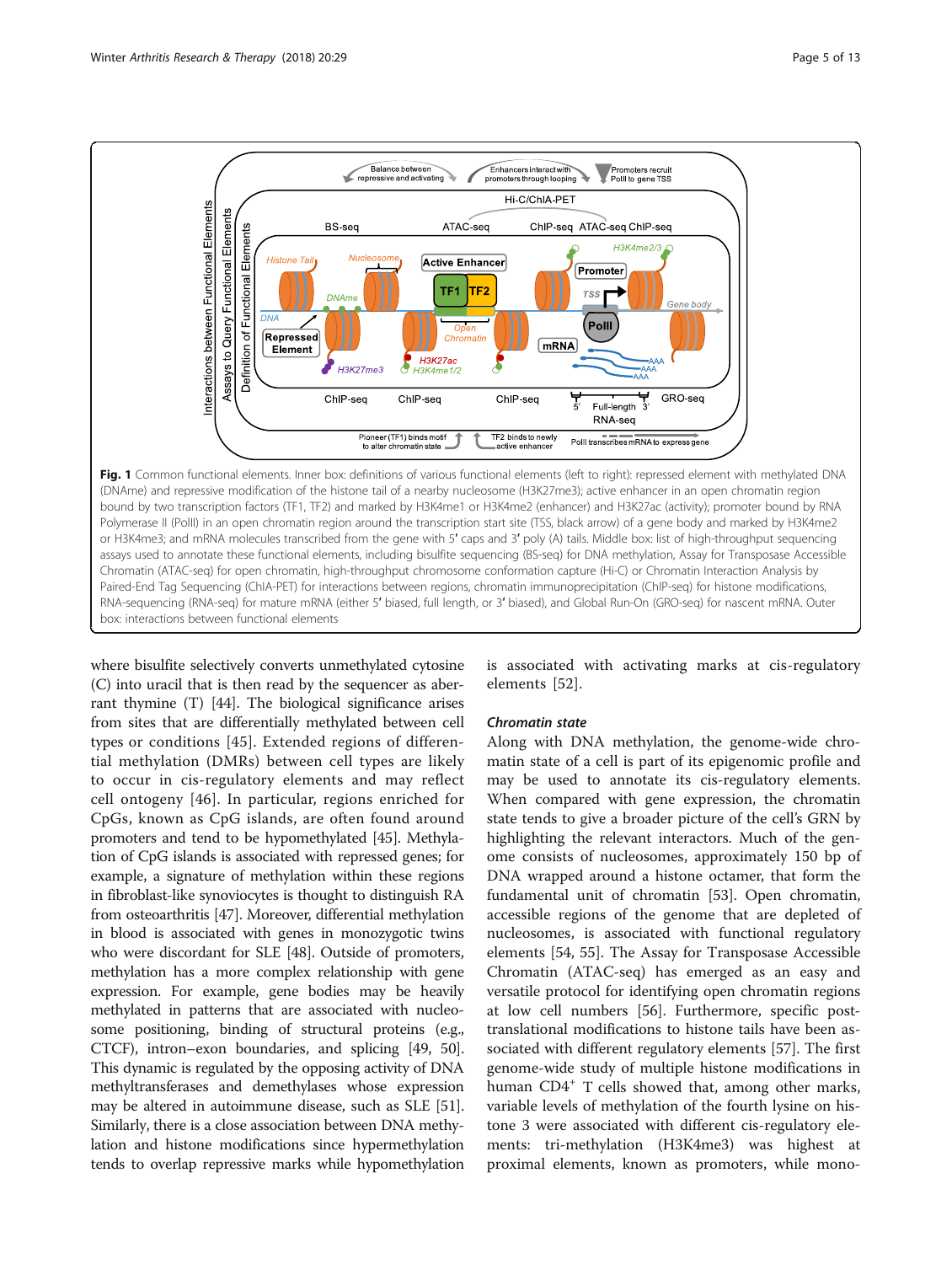methylation (H3K4me1) was more commonly found near distal enhancers. H3K4me2 acts as a hybrid and has been used with other marks and gene contexts to mark both promoters or enhancers [[12](#page-11-0), [13](#page-11-0)]. Histone acetylation is typically associated with gene activation: for example, the combination of H3K27ac and H3K4me1 marks active enhancers while H3K4me1 alone is a mark of poised enhancers [\[58](#page-12-0)]. In contrast, H3K27me3 is found at repressed elements or, in combination with H3K4me3, bivalent domains, that occur specifically at the promoters of genes poised in stem cells [\[59](#page-12-0), [60](#page-12-0)]. Together, the profiles of multiple histone modifications can be used to infer the chromatin state of genomic regions: in fact, ChromHMM was designed to automate this process using a machine-learning algorithm [[61](#page-12-0)]. Chromatin immunoprecipitation (ChIP-seq) is used to generate a genome-wide map of these histone modifications, as well as the binding of specific TFs, based on the affinity of antibodies. Gosselin et al. [[12\]](#page-11-0) combined ChIP-seq of histone modifications and the myeloid TF, PU.1, to identify tissue-specific factors in macrophages. These chromatin assays have not yet been widely used in rheumatology: this is likely because of the inability to collect sufficient cell numbers in the models of interest. A recently developed protocol of ChIP-seq, named indexing-first ChIP (iChIP), enables parallelization of multiple modifications and samples with low input [\[36](#page-11-0)].

# Chromatin interactions

In addition to the chromatin state of an individual region, it can be informative to assay the interactions of that region with the rest of the genome. Interacting regions include enhancer-to-promoter loops and topologically associated domains (TADs), which are thought to bring together distant genomic regions that are coregulated [[62](#page-12-0)]. This threedimensional structure of the chromatin has been widely assayed with Hi-C [\[63\]](#page-12-0), a high-throughput successor of earlier chromosome conformation capture (3C) methods, and Chromatin Interaction Analysis by Paired-End Tagging (ChIA-PET) [\[64\]](#page-12-0), an extension of ChIP to capture chromatin interactions. These technologies are at the forefront of innovation with new development in both experimental and computational approaches being put forward regularly. A new method, known as genome architecture mapping, represents an innovative approach to mapping chromatin interactions based on the principle that interacting regions should be frequently found in the same nuclear slice [\[65](#page-12-0)].

#### Single-cell technology

As opposed to the bulk assays already described that represent whole cell populations, single-cell technologies are aimed at assaying individual cells. The goal of singlecell approaches is to discern the heterogeneity of a

population of cells without relying on a priori sorting. Thus, unlike the bulk assays, single-cell samples should be designed to contain a variable population. Typically, this variation is used to identify subpopulations of cells, which are then compared to reference bulk data sets or isolated as input for future assays. In particular, singlecell RNA-seq, which may be called scRNA-seq generically, has become quite popular in many fields including immunology [\[66](#page-12-0)], although other single-cell functional genomic protocols exist [\[67](#page-12-0)–[71\]](#page-12-0). There are high hopes for the applicability of scRNA-seq to clinical rheumatology and precision medicine in the near future [\[66](#page-12-0)]. Single-cell protocols are generally just scaled-down versions of bulk protocols that are adapted for very low input. A few different versions of scRNA-seq exist that vary by the exact RNA-seq protocol (i.e., end biased or full length), the isolation of single cells, and the use of unique molecular identifiers (UMIs). For example, MARS-seq [[40](#page-11-0)] and SMART-seq2 [[37](#page-11-0)] both use fluorescenceactivated cell sorting (FACS) to isolate single cells and deposit them in the wells of a cell-capture plate. While SMART-seq2 provides the additional information of fulllength reads, MARS-seq uses 3′-biased reads with UMIs, which reduce noise by enabling the discrimination of true biological copies from amplification duplicates. Other versions of scRNA-seq rely on microfluidics (CEL-seq2 [[72](#page-12-0)]) or microdroplets (Drop-seq [\[73\]](#page-12-0)) to ensure single-cell reactions. Because of technical and biological limitations, single-cell technologies tend to have low coverage and depth, leading to sparse data sets and high noise [[74](#page-12-0)]: thus, they will likely fall short of modeling the GRNs of individual cells. However, single-cell approaches are effective at assigning cells to different GRNs based on clustering or other algorithms that organize cells by similar cellular states, especially when used in combination with bulk assays or databases. These cellular states may differ based on cell type [\[37\]](#page-11-0), development [\[40\]](#page-11-0), cell cycle [\[75\]](#page-12-0), spatial niche [[76\]](#page-12-0), response to stimuli [\[77\]](#page-12-0), and so forth. For example, single-cell analysis of old and young hematopoietic stem cells demonstrated fewer old cells in the G1 phase and an inverse relationship between differentiation and age [\[75\]](#page-12-0). At present, single-cell analysis is fairly complicated owing to the large, complex data sets, but the bioinformatics support is rapidly catching up.

#### Big bioinformatics

The utility of high-throughput sequencing assays is dependent on the ability to analyze and model the resulting data. Fortunately, development of bioinformatic methods has progressed steadily, giving rise to a variety of standard techniques and publicly available software for the common approaches. For conciseness, this review begins with an analysis of the processed data (see Table [1\)](#page-6-0) assuming that alignment, normalization,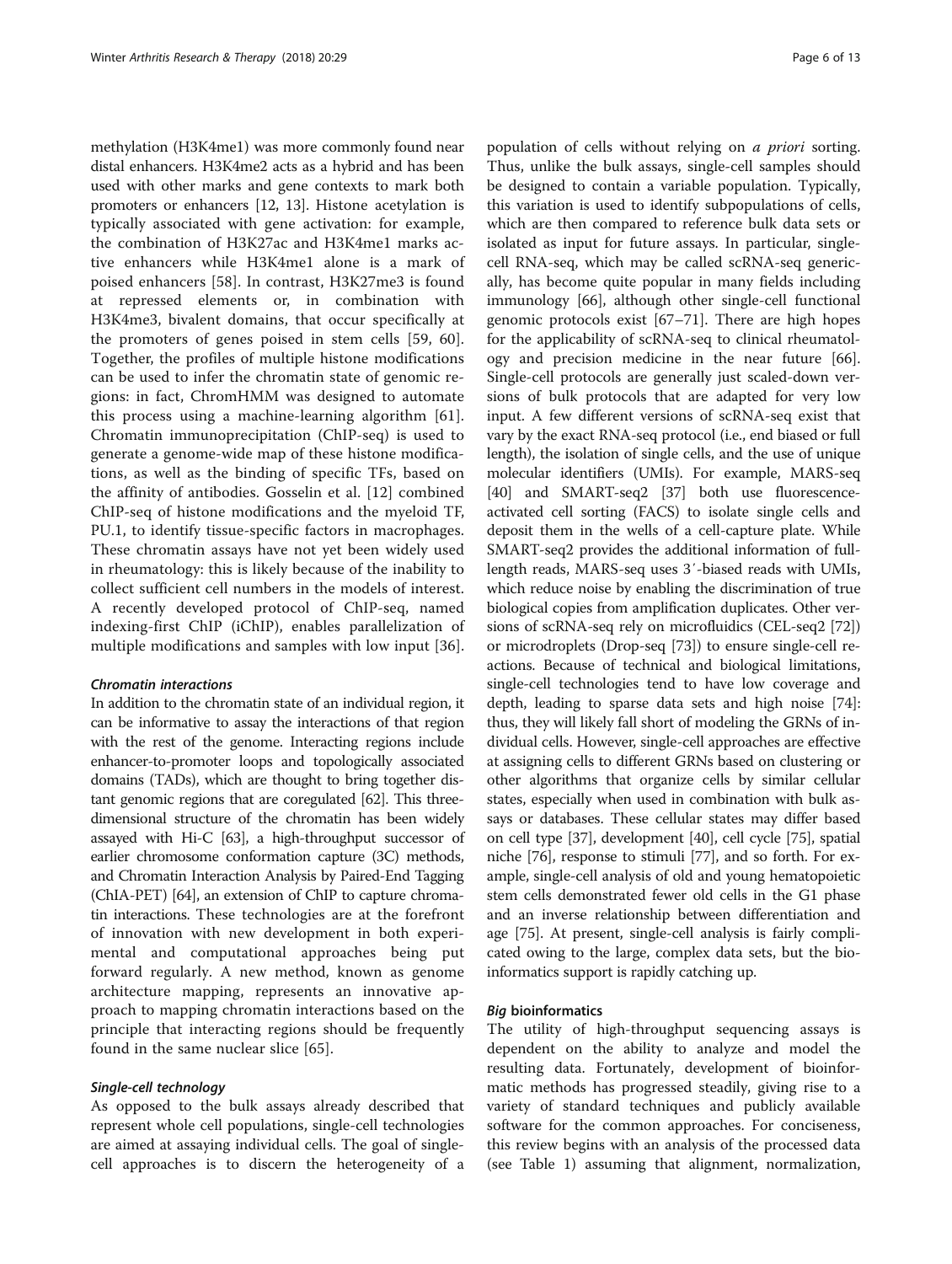| <b>UINY</b>            |                     |                                            |                             |
|------------------------|---------------------|--------------------------------------------|-----------------------------|
| Assay                  | Protocol            | Processed data format                      | Direct application to GRN   |
| Gene expression        | RNA-seg, microarray | Table of samples (columns) by genes (rows) | Output                      |
| Chromatin state        | ChIP-seg, ATAC-seg  | List of peaks                              | Nodes                       |
| Chromatin interactions | Hi-C, ChIA-PET, GAM | Matrix of interactions                     | Edges                       |
| DNA methylation        | BS-seg              | List of methylated sites                   | Nodes                       |
| Single-cell technology | scRNA-seg           | Table of cells (columns) by genes (rows)   | Discriminate different GRNs |

<span id="page-6-0"></span>Table 1 Different assays for functional genomics, common protocols, format of the data after processing, and application to the  $CDN$ 

GRN gene regulatory network, RNA-seq RNA-sequencing, ChIP-seq chromatin immunoprecipitation followed by high-throughput sequencing, ATAC-seq Assay for Transposase Accessible Chromatin followed by high-throughput sequencing, Hi-C high-throughput chromosome conformation capture, ChIA-PET Chromatin Interaction Analysis by Paired-End Tag Sequencing, GAM genome architecture mapping, BS-seq bisulfite sequencing, scRNA-seq single-cell RNA-sequencing

and filtering has occurred as necessary. In fact, these early processing steps are well covered by the literature and the related algorithms have already undergone several iterations of development since the dawn of highthroughput genomic assays. Readers are encouraged to approach the analysis as an extension of the experiment in which the various steps must be optimized, reproducible, and confirmed by multiple pieces of evidence. As in "wet" laboratory protocols, there is often no universally correct choice: the parameters must be decided based on the question and the data. The results should be presented given the implicit assumptions of the methods. Figure [2](#page-8-0) shows sample output from RNA-seq, ATAC-seq, and ChIP-seq to give the reader an idea of what the data look like.

# Differential analysis

The simplest analysis involves a pairwise comparison between two samples or sets of samples. In the field of rheumatology, this will often, but not always, involve comparison of healthy to diseased cells. For gene expression, several algorithms exist to test, for each gene, the null hypothesis that the expression across the replicates of two samples is derived from the same distribution [[78\]](#page-12-0). Because thousands of genes are compared in parallel, these algorithms often report a FDR to account for multiple hypotheses. In SSc, one might ask which genes are differentially expressed between fibrotic patients vs healthy control tissue [\[31\]](#page-11-0) or treated vs untreated patients [[33](#page-11-0)]. For DNA methylation, DMRs reflect changes in the methylation rate across windows covering many individual methylation sites [[44\]](#page-11-0). For example, changes in the methylation status between T cells in lupus compared with health are thought to reflect changes to the regulation of adaptive immunity [\[51](#page-12-0)]. Pairwise comparison of peaks, regions of enrichment for the feature of interest, reflecting the chromatin state is less well defined. Complexity arises when determining which regions to compare since the peaks calls from one sample will not necessarily align with those in another. Simply assessing overlap of peaks is vulnerable to thresholding issues and differing levels of signal-to-noise ratios across samples: thus, peaks across samples are generally merged and the relevant scores are recalculated for the merged regions. Differential chromatin state reflects the opening, closing, or activation of cis-regulatory elements between samples, but these patterns may be more complicated than can be captured by a pairwise comparison.

#### Beyond pairwise comparisons

Often, differential analysis is not sufficient to cover the diversity or dimensionality of the samples in rheumatology. This may be the case when comparing multiple patient samples with disease subtypes [\[22](#page-11-0)] or when collecting multiple samples from different tissues or differentiation states [[13](#page-11-0), [36](#page-11-0)]. In these cases, supervised classification may be used when the labeling (e.g., clinical subtype) of samples is known. Otherwise, clustering provides an unsupervised option that does not rely on prior assumptions in order to address the question. Both samples and genes may be clustered based on their similarity by Pearson's correlation, although there are alternative distance metrics. Milano et al. [[22](#page-11-0)] used hierarchical clustering to group SSc patients by intrinsic gene expression. In contrast, k-means clustering was used to group enhancers based on H3K4me1 intensity across hematopoiesis [[36](#page-11-0)]. Clustering of genes can also be used to categorize the coregulation of genes or regulatory elements. ImmGen executed a substantial effort of this sort to identify modules of coregulated genes across numerous immune cell types and link them to candidate regulators [\[79\]](#page-12-0). In human disease, we used the correlation of expression across macrophage samples isolated from the joints of RA patients to identify gene modules that may be associated with disease subtype (Mandelin et al, accepted). Similarly, Olsson et al. [\[80\]](#page-12-0) use an iterative filtering approach to identify the most coregulated genes for clustering of singlecell data. Alternatively, assignment to meta-genes (or regulatory profiles) can be used to capture the major patterns of regulation across conditions, such as that seen by nonnegative matrix factorization of gene expression through microglia development [\[40\]](#page-11-0). As the data sets get larger, dimension reduction methods enable visualization of samples as points in a graph of two-dimensional space. For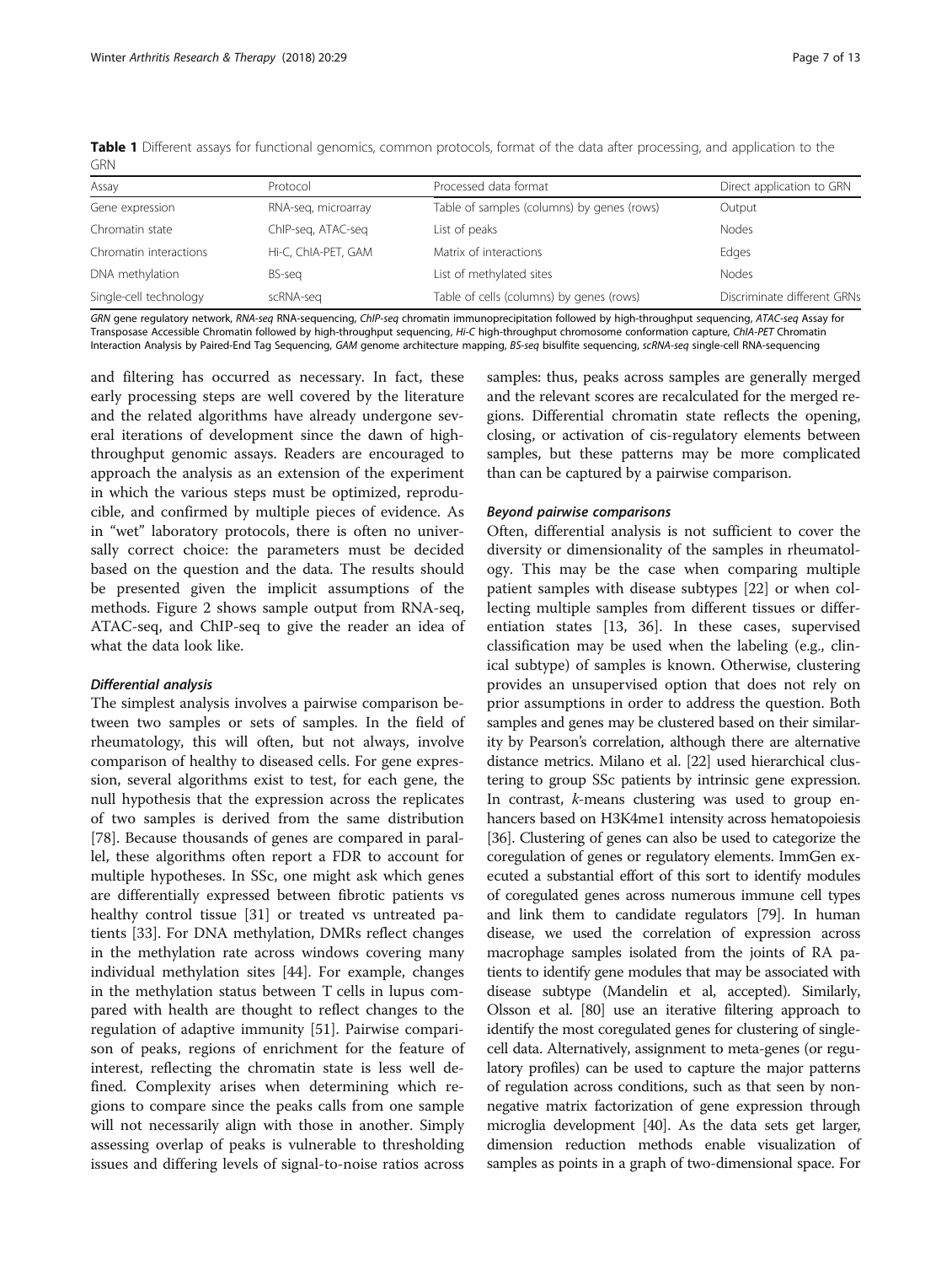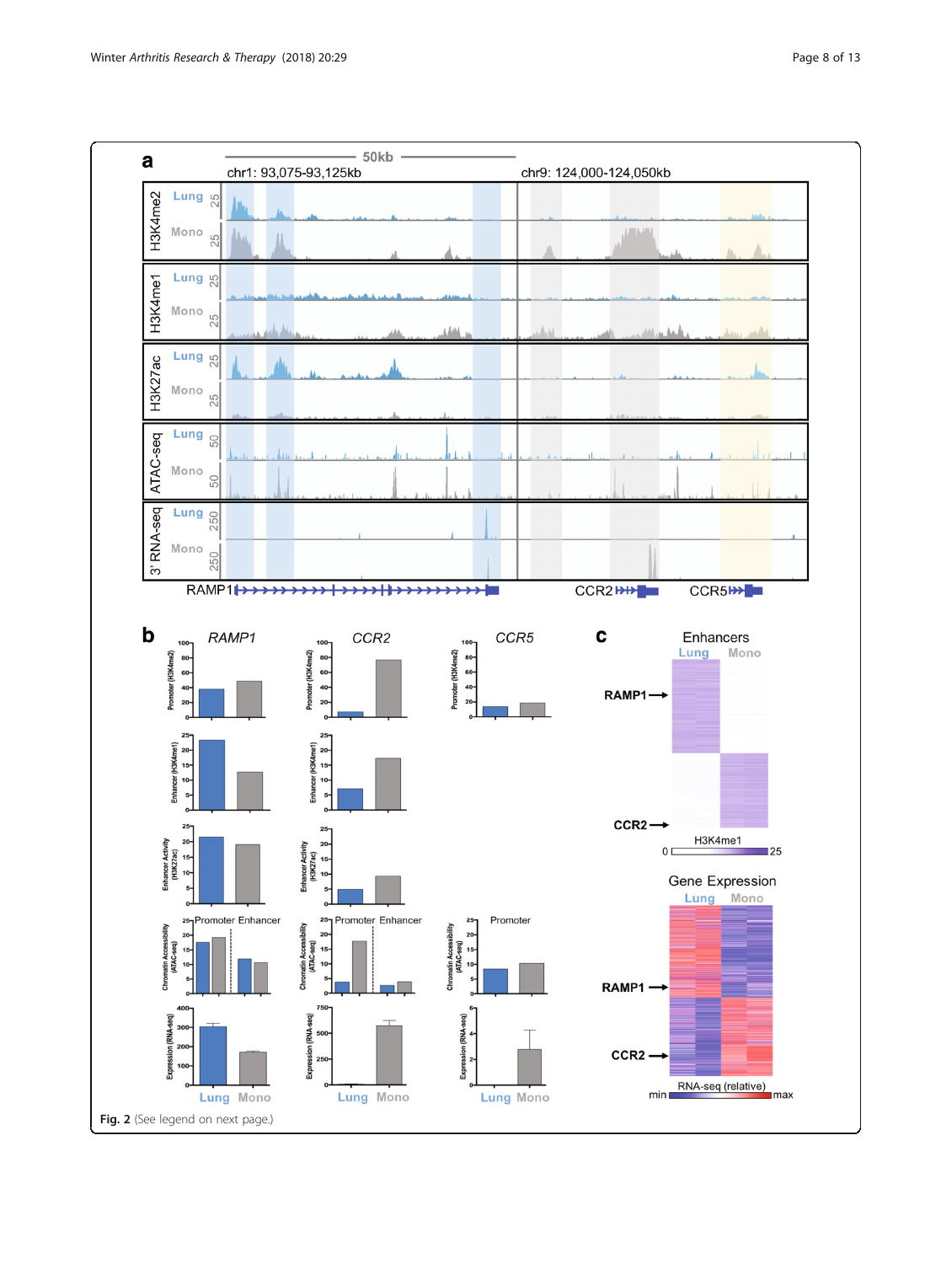#### <span id="page-8-0"></span>(See figure on previous page.)

Fig. 2 Sample output from functional genomic assays. Data generated from lung alveolar macrophages (blue) and bone marrow monocytes (grey) isolated from mice [[13](#page-11-0)]. a Genome browser view of raw data from ChIP-seq (H3K4me2, H3K4me1, H3K27ac), ATAC-seq, and 3'-biased RNA-seq in 50 kb locus around RAMP1 and CCR2/CCR5. Highlighted regions from left to right represent: promoter, active intragenic enhancer, and 3′ end of RAMP1 (blue); poised intergenic enhancer and promoter/3′ end of CCR2 (gray); and promoter/3′ end of CCR2 (yellow). Genomic coordinates given above and scale of each track indicated on the left. Genes represented by blue lines below: thin lines for introns, medium lines for untranslated regions (UTRs), thick lines for exons; arrows on the gene body specify gene direction. **b** Quantitative measures of functional elements in a. Promoter usage is given by H3K4me2, enhancer usage by H3K4me1, enhancer activity by H3K27ac, chromatin accessibility by ATAC-seq, and gene expression by RNA-seq. Values represent normalized density (read count per kb region length per million reads) for ATAC-seq and ChIP-seq, and normalized CPM (counts per million reads) for RNA-seq (note varying scale). RAMP1, example of lung-specific gene with constitutive promoter. CCR2, example of highly monocyte-specific gene with monocyte-specific promoter and enhancer. CCR5, example of nonexpressed gene with low promoter activity. c Heatmaps clustered into lung-specific and monocyte-specific functional elements indicating how data from individual genes are integrated into global analyses. Differential enhancer usage measured by absolute value of H3K4me1 in 6575 regions and differential gene expression measured by relative value of RNA-seq in 3348 genes. ATAC-seq Assay for Transposase Accessible Chromatin followed by high-throughput sequencing, RNA-seq RNA-sequencing

instance, principal components analysis (PCA) of endogenous tissue-resident macrophage populations compared with those differentiated from bone marrow transplants after irradiation demonstrated the proximity of the chimera cells to their reference populations [[13\]](#page-11-0). In addition, tdistributed stochastic neighbor embedding (tSNE) is commonly used for visualization of single-cell data, as in the dissection of DC and monocyte subpopulations in blood [\[37\]](#page-11-0). In other cases, it may be useful to compare the samples of interest to related data in order to better demarcate the genes involved. By including additional samples, researchers identified a consistent interferon signature between SSc and SLE blood samples [[81](#page-12-0)] and distinguished between pulmonary fibrosis and hypertension in SSc through comparison with unrelated interstitial lung disease samples [[23](#page-11-0)]. Alternatively, a meta-analysis may be used to indirectly compare the relevant genes between data sets; for example, to determine how well a mouse model of lupus reflects human disease [\[27\]](#page-11-0) or to characterize which patients in a published cohort share a signature associated with imatinib response [\[82\]](#page-12-0). In practice, a combination of these techniques is used to address different questions and provide a robust analysis of the data. However, to fully capture the underlying GRNs, one must integrate different data types and use more sophisticated approaches.

#### Modeling gene regulatory networks

The purpose of modeling GRNs is to understand the overall scheme for the observed changes between samples. Typically, this means integrating data from a variety of sources on expression, methylation, and chromatin state. While individual changes in any one of these profiles may be subject to random change and not conserved by evolution, the global shape of the GRN should be fundamental to the identity of the cell. The nodes of the graph that constitute the GRN represent the cisacting and trans-acting regulatory factors, while the edges represent interactions between them, such as the binding of TFs to regulatory elements or the looping of

promoters and enhancers. Gene expression can be thought of as the output of these graphs; changes in expression indicate changes in the GRN, but may be of limited utility on their own in distinguishing between the many possible explanations. Given enough samples, gene expression may be used to implicate TF activity within a network as done by the Ontogenet algorithm developed by ImmGen to identify lineage-specific regulation [[7\]](#page-11-0) and by a network approach to a meta-analysis SSc cohort [\[28\]](#page-11-0). Alternatively, the chromatin state can provide additional depth and the ability to quantify the changes between conditions. By first choosing an assay to anchor the analysis—for example, peaks identified from the ATAC-seq data—one can then annotate these regions based on the remaining assays to identify promoters, poised enhancers, and active enhancers. The next step is to categorize the regions that change state between conditions. This method can be used to assess the degree of change across differentiation [[83](#page-12-0)], environment [[12](#page-11-0), [13\]](#page-11-0), or time [[40\]](#page-11-0). One challenge in constructing the GRN is assigning cis-regulatory elements to the genes they regulate [\[84](#page-12-0)]. This is typically done by physical proximity, although this may not be reliable [\[55](#page-12-0)]. Another option is to use Hi-C or ChIA-PET data as proof of interactions between enhancers and gene promoters [[63, 64](#page-12-0)]. Nodes at the apex of the GRN are enhancers or TFs that are involved in the regulation of other regulatory factors, such as lineage-determining TFs that specify the cell's identity and pioneer TFs that bring about changes in the chromatin state [[46](#page-11-0)]. Identification of these factors may be tantamount to defining the whole GRN. For example, identification of overrepresented TF binding motifs in the DNA sequence of enhancers based on their pattern of usage and expression of the associated TF family members has been used to implicate TFs associated with specification of cell types in hematopoiesis and environmental signals in tissue specificity [[13](#page-11-0), [36\]](#page-11-0). Similarly, by comparing gene expression and the dynamics of enhancers through T-cell development, Kitagawa et al. [\[83\]](#page-12-0) implicated Satb1 in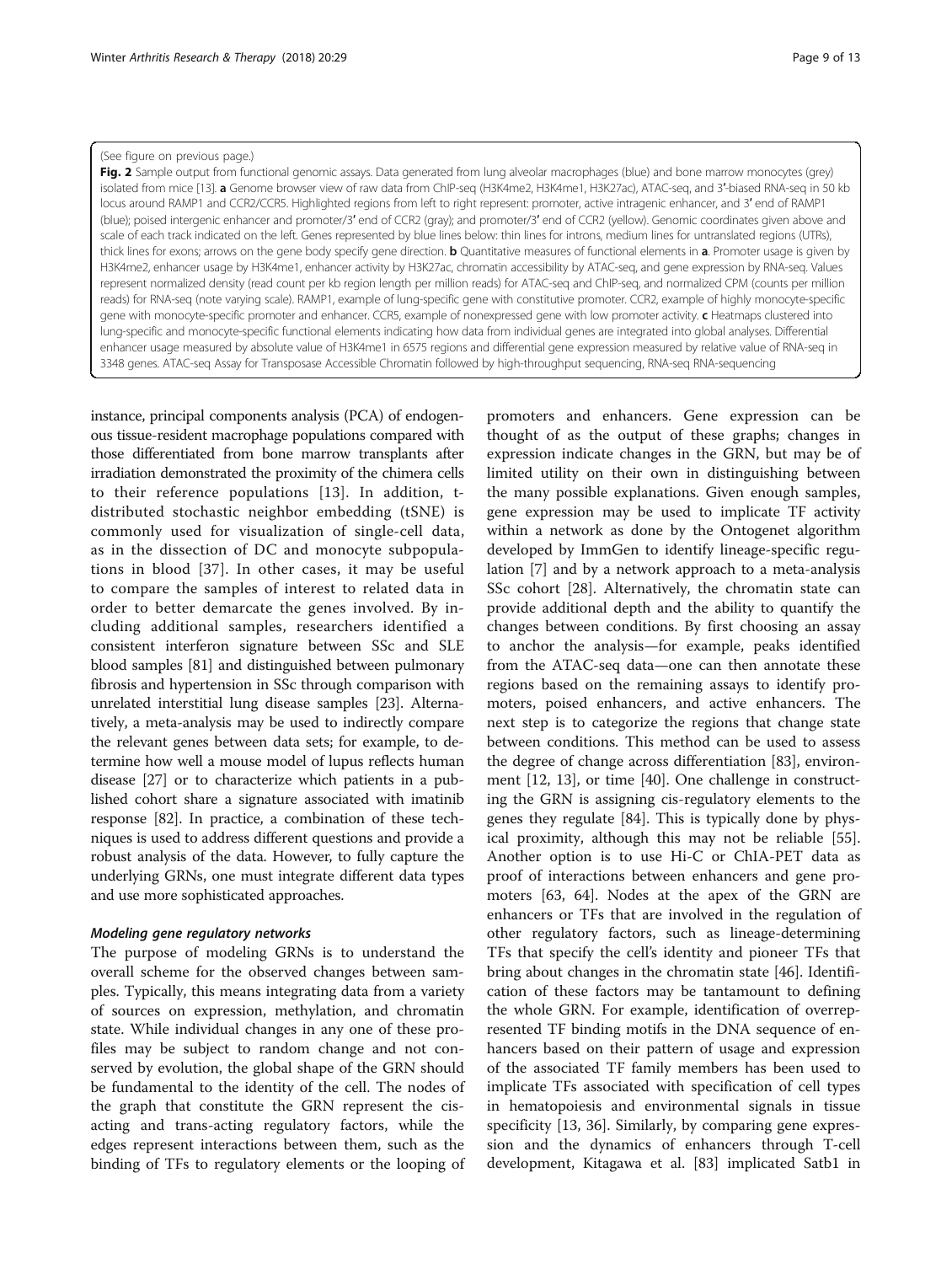regulatory T-cell specification. The key factors of GRNs are likely to provide effective therapeutic targets depending on their relationship to disease.

# Understanding the disease mechanism

Given a well-designed study, the differences in GRNs between samples should reflect the underlying disease mechanism. In effector cells, the GRN will explain how the cells are malfunctioning to enact disease and may even account for the cause, offering an attractive target for therapies. Sets of genes, whether arrived at through differential analysis, clustering, or other approach, may be compared to gene annotations to find enriched pathways or processes, as done to label gene modules in an SSc meta-analysis [[28\]](#page-11-0). The gene ontology (GO) annotation is popularly used for this purpose, although it is limited by the underlying database (some genes may be unannotated) and biased by the more common cell types used to build this database. There has been some success in linking key sets of genes to disease severity [[85\]](#page-12-0) or response to treatment [\[33](#page-11-0)] using training (to identify the predictive genes) and testing (to validate their efficacy) cohorts. These approaches are likely to be improved with more data on cell-type-specific and tissue-specific populations. Moreover, changes in the GRN of a cell may be compared to publicly available databases to find similarities associated with shared triggers. For example, the LINCS website offers a similar function to recognize common signatures caused by specific cellular perturbations [\[6](#page-10-0)]. In rheumatic diseases with a genetic component, the causative single nucleotide polymorphisms (SNPs) are often found in noncoding regions where they have an impact on epigenomic regulation by directly or indirectly affecting TF binding [[46\]](#page-11-0). When these SNPs are associated with changes in gene expression, termed eQTLs, they can be used to implicate cell types that are likely to play a role in disease, such as T-cell genes in RA and B cells in lupus [\[86](#page-12-0), [87](#page-12-0)], although the underlying mechanism is not always clear. To uncover the molecular link between SNPs and disease, two studies which used data from genome-wide association studies (GWAS) and chromatin assays of multiple cell types found were able to implicate high-confidence causal SNPs that have the potential to disrupt regulatory elements [[88](#page-12-0)–[90\]](#page-12-0). But these studies, limited as they are by the sensitivity of GWAS and generic chromatin profiles from unrelated donors, are just the beginning.

# Big future

In the future, functional genomics approaches will become more prevalent in rheumatology. Certainly, the next review on a similar topic will have many more examples within the field on which to draw. Advances in other fields will influence how we view rheumatic disease and vice versa. As these assays become more popular, there are likely to be changes in their uses and scope.

#### Even bigger data

As the technology matures, the experiments will become cheaper and of even higher throughput. Rather than pairwise comparisons of test vs control, this will lead to larger data sets as more samples or single cells are assayed in a given experiment. In mouse models, this will enable more thorough modeling of GRNs by comparing the evolution of closely related populations at multiple conditions or time points. Human studies should include larger cohorts of patients and focus on identifying clinical subtypes in the pathogenesis of disease. Moreover, multiple forms of genomic data will be collected for each individual sample so that genetic variation can be directly associated with changes in the transcriptional and epigenomic profile. This is in contrast with the current situation where most epigenomic data from humans treat different individuals as replicates without the power to characterize individual variation. Similarly, whole tissue samples and in vitro cultures will be abandoned in favor of assays that focus on the cell type(s) of interest at multiple time points, states of differentiation/activation, or disease progression. With the advance in efficiency of assays, there will be a corresponding expansion in data available online.

# Interactive public databases and user-friendly analysis programs

As already described, several concerted efforts already exist to collect data sets for public consumption. Currently, they are limited in the scope of the samples and the usefulness to the average researcher. Although most journals require authors to submit their data to a publicly available database, most biologists do not have the skills, time, or interest to find and use this raw data. In the future, when these databases reach a critical mass in the field of rheumatology, it will increasingly become more valuable for researchers to interact with them. Likewise, the databases will evolve to offer more userfriendly interfaces so that even the less tech-savvy users can find the information for which they are searching. Moreover, as the technology matures, increasingly more programs have become available that allow amateurs to peruse data and perform conventional analyses. Online programs to identify enriched GO terms and pathways are particularly prevalent, even for intergenic genomic regions [\[84](#page-12-0)]. There is even software with graphical user interfaces for sequencing pipelines [\(https://usegalaxy.org/](https://usegalaxy.org/)) and clustering [\(https://software.broadinstitute.org/mor](https://software.broadinstitute.org/morpheus/)[pheus/\)](https://software.broadinstitute.org/morpheus/). The challenge here is that they can be so easy to run that the user is unaware of the assumptions being made: this is why they do not replace training in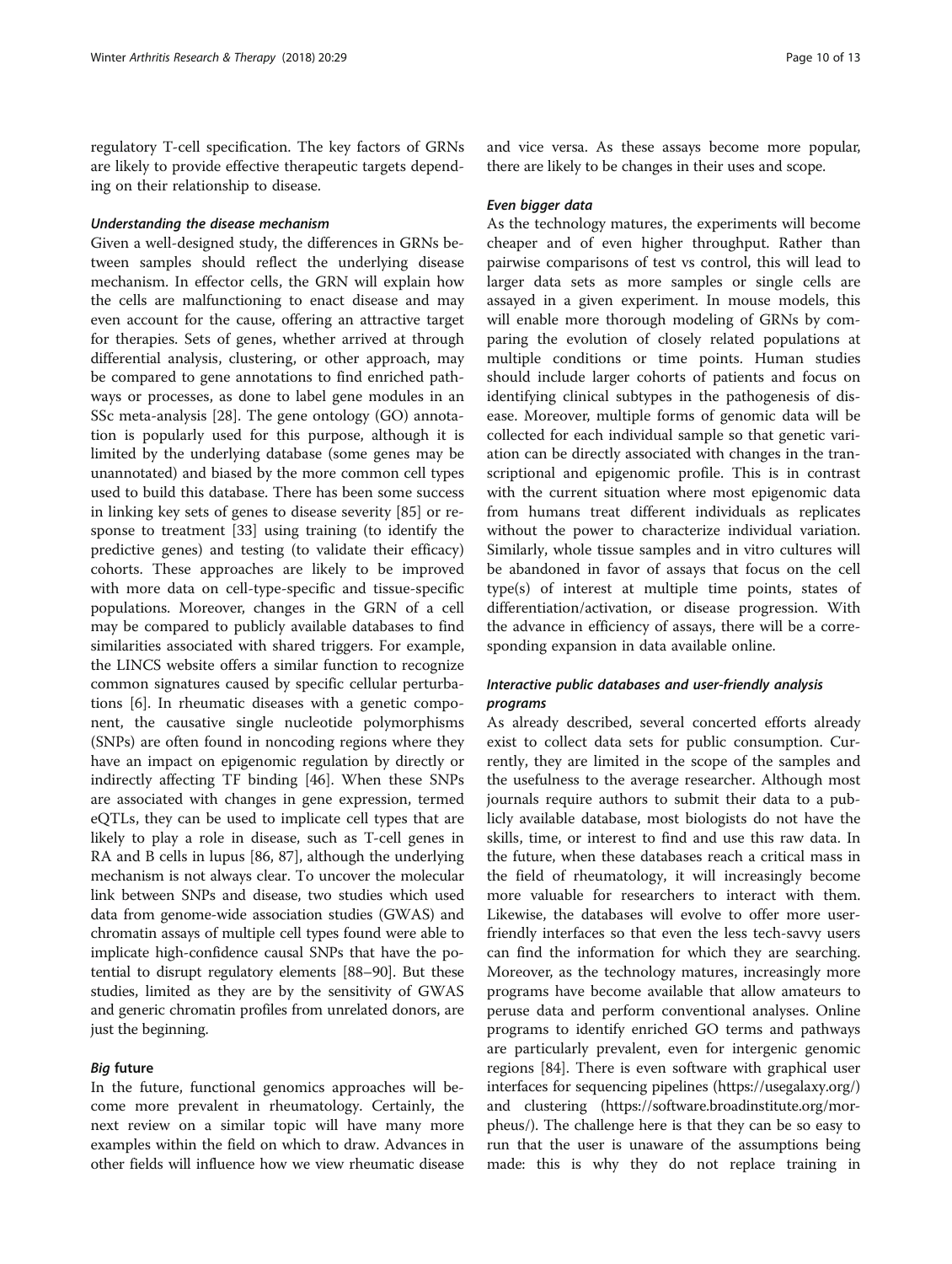<span id="page-10-0"></span>functional genomics analysis. As the amount of data available increases and the bioinformatics methods become popularized, the skill set of researchers will evolve in kind.

#### Integration of computational approaches

At some point in the future, the distinction between computational biologists and other biologists will disappear. Already, young scientists are being taught quantitative methods and how to use bioinformatics tools as part of their general training in biology. In the future, a degree in biology will de facto include an education on computer science and statistics. As the average level of computational aptitude is raised, researchers will handle their own data throughout the processing and analysis stages. The bioinformatics capabilities of biologists and the accessibility of computational tools will dovetail to empower a progressively larger proportion of the community. Any competent researcher in functional genomics will be proficient at both the "wet" and "dry" components, meaning that advances in analysis will be synonymous with advances in experimental technique. As a result, the field of computational biology will become obsolete along with the value of so-called bioinformatics cores. Research in the intersection of rheumatology and genomics will be performed by interdisciplinary researchers or equal collaborations between rheumatologists and genomic investigators specializing in the cell type or tissue of interest.

# Conclusions

The goal of this review is to provide an overview of functional genomics and the challenges and possibilities inherent in big data. This overview comes at a time when genomics assays are widespread throughout biological fields but have yet to be fully taken advantage of in the field of rheumatology. This may be because it is not obvious to researchers how to make use of these data in a manner that extends beyond an exploratory study with descriptive results, or it may be because researchers are overwhelmed by the plethora of options and do not know where to begin. Therefore, the review has broken down functional genomics research into several stages. First, designing the study to best reflect the question of interest. Next, understanding the diverse data types that can be integrated into the following analysis. The bioinformatics section covers multiple approaches to be used in tandem to better model the underlying GRNs of disease. Finally, the review offers a future vision of the inevitable expansion of functional genomics into rheumatology.

#### Abbreviations

ATAC-seq: Assay for Transposase Accessible Chromatin followed by highthroughput sequencing; BMDM: Bone-marrow-derived macrophage; BSseq: BiSulfite sequencing; ChIA-PET: Chromatin Interaction Analysis by Paired-End Tag Sequencing; ChIP-seq: Chromatin Immuno Precipitation followed by high-throughput sequencing; DC: Dendritic cell; DMR: Differentially methylated regions; ENCODE: ENCyclopedia of DNA Elements; FDR: False discovery rate; GAM: Genome architecture mapping; GMCSF: Granulocyte– macrophage colony-stimulating factors; GRN: Gene regulatory network; GROseq: Global Run-On sequencing; GTex: Genotype-Tissue Expression project; GWAS: Genome-wide association study; Hi-C: High-throughput chromosome conformation capture; iChIP: Indexing first ChIP-seq; ImmGen: Immunological Genome Project; LINCS: Library of Integrated Network-based Cellular Signatures; PCA: Principal components analysis; PolII: RNA Polymerase II; RA: Rheumatoid arthritis; SNP: Single nucleotide polymorphism; SSc: Systemic sclerosis; STIA: Serum-transfer induced arthritis; TAD: Topologically associated domains; TF: Transcription factor

#### Acknowledgements

The author thanks Dr Daniel Fleisher for critical reading of the manuscript and Dr Harris Perlman for inspiring her personal application of functional genomics to the study of rheumatology.

#### Funding

Research in the Winter Lab is funded by the Northwestern Memorial Foundation Dixon Award, Arthritis National Research Foundation, and the American Lung Association.

#### Availability of data and materials Not applicable.

# Author's information

DRW obtained a PhD in Computational Biology from Duke University studying basic gene regulation. Her research turned to immunology with her postdoctorate in the laboratory of Ido Amit. Currently, she is an Assistant Professor in the Division of Rheumatology, manages the Winter Lab of Functional Genomics to apply genomic approaches to study the role of immune cells in health and rheumatic disease, and is a member of the American College of Rheumatology.

#### Ethics approval and consent to participate

Not applicable.

#### Consent for publication

Not applicable.

#### Competing interests

The authors declare that they have no competing interests.

#### Publisher's Note

Springer Nature remains neutral with regard to jurisdictional claims in published maps and institutional affiliations.

#### Published online: 12 February 2018

#### References

- 1. Consortium EP, Bernstein B, Birney E, Dunham I, Green E, Gunter C, Snyder M. An integrated encyclopedia of DNA elements in the human genome. Nature. 2012;489(7414):57–74.
- 2. Consortium EP, Birney E, Stamatoyannopoulos J, Dutta A, Guigó R, Gingeras T, Margulies E, Weng Z, Snyder M, Dermitzakis E, et al. Identification and analysis of functional elements in 1% of the human genome by the ENCODE pilot project. Nature. 2007;447(7146):799–816.
- 3. Kundaje A, Meuleman W, Ernst J, Bilenky M, Yen A, Heravi-Moussavi A, Kheradpour P, Zhang Z, Wang J, Ziller MJ, et al. Integrative analysis of 111 reference human epigenomes. Nature. 2015;518(7539):317–30.
- 4. Consortium EP. A user's guide to the encyclopedia of DNA elements (ENCODE). PLoS Biol. 2011;9(4):e1001046.
- 5. Mele M, Ferreira PG, Reverter F, DeLuca DS, Monlong J, Sammeth M, Young TR, Goldmann JM, Pervouchine DD, Sullivan TJ, et al. Human genomics. The human transcriptome across tissues and individuals. Science. 2015; 348(6235):660–5.
- 6. Duan Q, Flynn C, Niepel M, Hafner M, Muhlich JL, Fernandez NF, Rouillard AD, Tan CM, Chen EY, Golub TR, et al. LINCS Canvas Browser: interactive web app to query, browse and interrogate LINCS L1000 gene expression signatures. Nucleic Acids Res. 2014;42:W449–60.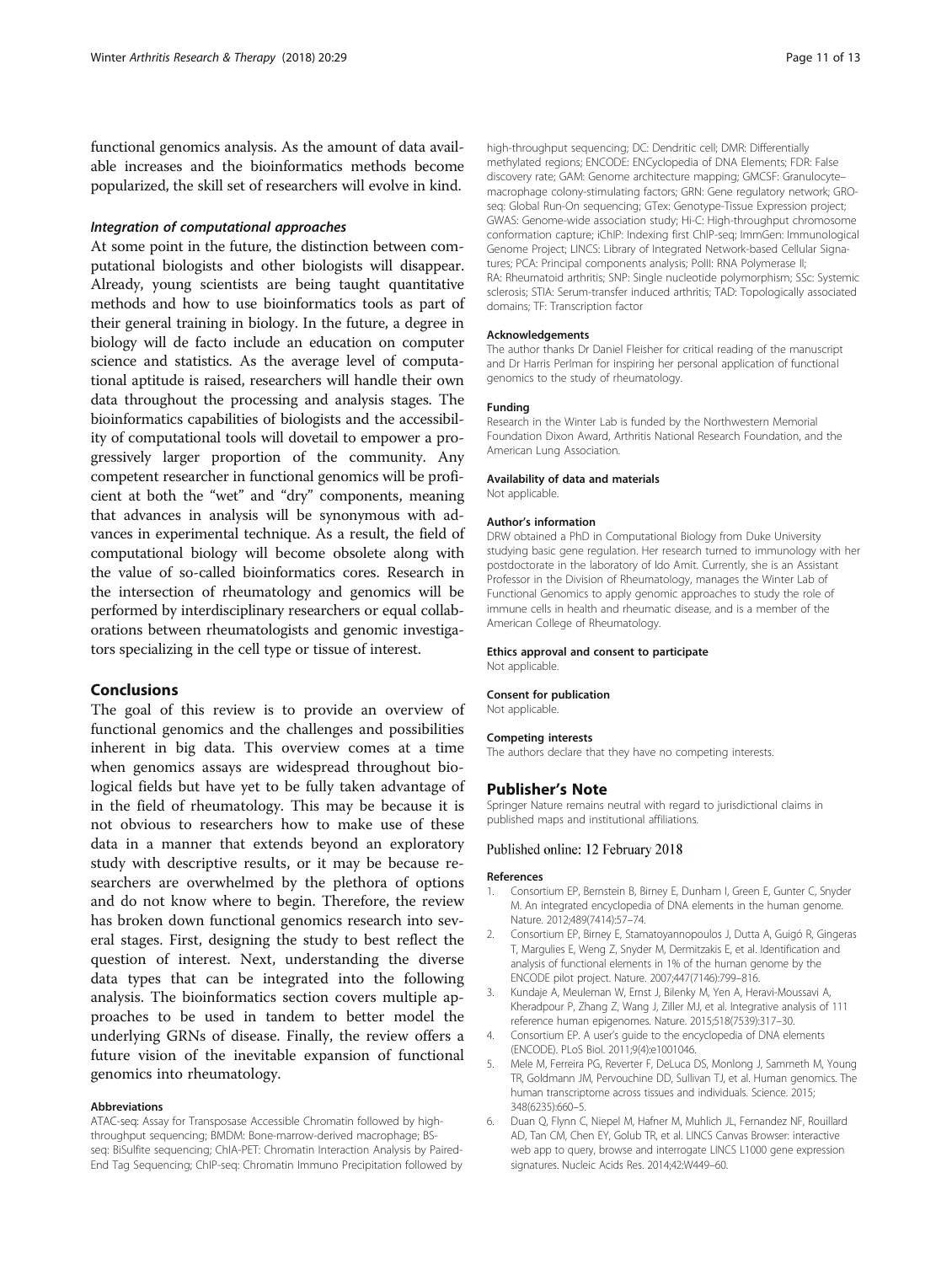- <span id="page-11-0"></span>7. Heng TS, Painter MW, Immunological Genome Project Consortium. The Immunological Genome Project: networks of gene expression in immune cells. Nat Immunol. 2008;9(10):1091–4.
- 8. Martens JHA, Stunnenberg HG. BLUEPRINT: mapping human blood cell epigenomes. Haematologica. 2013;98(10):1487–9.
- 9. Ostuni R, Piccolo V, Barozzi I, Polletti S, Termanini A, Bonifacio S, Curina A, Prosperini E, Ghisletti S, Natoli G. Latent enhancers activated by stimulation in differentiated cells. Cell. 2013;152(1–2):157–71.
- 10. Heinz S, Benner C, Spann N, Bertolino E, Lin Y, Laslo P, Cheng J, Murre C, Singh H, Glass C. Simple combinations of lineage-determining transcription factors prime cis-regulatory elements required for macrophage and B cell identities. Mol Cell. 2010;38(4):576–89.
- 11. Helft J, Bottcher J, Chakravarty P, Zelenay S, Huotari J, Schraml BU, Goubau D. Reis e Sousa C. GM-CSF mouse bone marrow cultures comprise a heterogeneous population of CD11c(+)MHCII(+) macrophages and dendritic cells. Immunity. 2015;42(6):1197–211.
- 12. Gosselin D, Link VM, Romanoski CE, Fonseca GJ, Eichenfield DZ, Spann NJ, Stender JD, Chun HB, Garner H, Geissmann F, et al. Environment drives selection and function of enhancers controlling tissue-specific macrophage identities. Cell. 2014;159(6):1327–40.
- 13. Lavin Y, Winter D, Blecher-Gonen R, David E, Keren-Shaul H, Merad M, Jung S, Amit I. Tissue-resident macrophage enhancer landscapes are shaped by the local microenvironment. Cell. 2014;159(6):1312–26.
- 14. Gardner H, Shearstone JR, Bandaru R, Crowell T, Lynes M, Trojanowska M, Pannu J, Smith E, Jablonska S, Blaszczyk M, et al. Gene profiling of scleroderma skin reveals robust signatures of disease that are imperfectly reflected in the transcript profiles of explanted fibroblasts. Arthritis Rheum. 2006;54(6):1961–73.
- 15. Bessis N, Decker P, Assier E, Semerano L, Boissier MC. Arthritis models: usefulness and interpretation. Semin Immunopathol. 2017;39(4):469–86.
- 16. Marangoni RG, Varga J, Tourtellotte WG. Animal models of scleroderma: recent progress. Curr Opin Rheumatol. 2016;28(6):561–70.
- 17. Bender AT, Wu Y, Cao Q, Ding Y, Oestreicher J, Genest M, Akare S, Ishizaka ST, Mackey MF. Assessment of the translational value of mouse lupus models using clinically relevant biomarkers. Transl Res. 2014;163(6):515–32.
- 18. Rose S, Eren M, Murphy S, Zhang H, Thaxton CS, Chowaniec J, Waters EA, Meade TJ, Vaughan DE, Perlman H. A novel mouse model that develops spontaneous arthritis and is predisposed towards atherosclerosis. Ann Rheum Dis. 2013;72(1):89–95.
- 19. Bethunaickan R, Berthier CC, Ramanujam M, Sahu R, Zhang W, Sun Y, Bottinger EP, Ivashkiv L, Kretzler M, Davidson A. A unique hybrid renal mononuclear phagocyte activation phenotype in murine systemic lupus erythematosus nephritis. J Immunol. 2011;186(8):4994–5003.
- 20. Mouratis MA, Aidinis V. Modeling pulmonary fibrosis with bleomycin. Curr Opin Pulm Med. 2011;17(5):355–61.
- 21. Misharin AV, Morales-Nebreda L, Reyfman PA, Cuda CM, Walter JM, McQuattie-Pimentel AC, Chen CI, Anekalla KR, Joshi N, Williams KJN, et al. Monocyte-derived alveolar macrophages drive lung fibrosis and persist in the lung over the life span. J Exp Med. 2017;214(8):2387–404.
- 22. Milano A, Pendergrass SA, Sargent JL, George LK, McCalmont TH, Connolly MK, Whitfield ML. Molecular subsets in the gene expression signatures of scleroderma skin. PLoS One. 2008;3(7):e2696.
- 23. Hsu E, Shi H, Jordan RM, Lyons-Weiler J, Pilewski JM, Feghali-Bostwick CA. Lung tissues in patients with systemic sclerosis have gene expression patterns unique to pulmonary fibrosis and pulmonary hypertension. Arthritis Rheum. 2011;63(3):783–94.
- 24. Bharat A, Bhorade SM, Morales-Nebreda L, McQuattie-Pimentel AC, Soberanes S, Ridge K, DeCamp MM, Mestan KK, Perlman H, Budinger GR, et al. Flow cytometry reveals similarities between lung macrophages in humans and mice. Am J Respir Cell Mol Biol. 2016;54(1):147–9.
- 25. Misharin AV, Cuda CM, Saber R, Turner JD, Gierut AK, Haines 3rd GK, Berdnikovs S, Filer A, Clark AR, Buckley CD, et al. Nonclassical Ly6C(-) monocytes drive the development of inflammatory arthritis in mice. Cell Rep. 2014;9(2):591–604.
- 26. Bernstein BE, Kamal M, Lindblad-Toh K, Bekiranov S, Bailey DK, Huebert DJ, McMahon S, Karlsson EK, Kulbokas 3rd EJ, Gingeras TR, et al. Genomic maps and comparative analysis of histone modifications in human and mouse. Cell. 2005;120(2):169–81.
- 27. Berthier CC, Bethunaickan R, Gonzalez-Rivera T, Nair V, Ramanujam M, Zhang W, Bottinger EP, Segerer S, Lindenmeyer M, Cohen CD, et al. Cross-species transcriptional network analysis defines shared inflammatory responses in murine and human lupus nephritis. J Immunol. 2012;189(2):988–1001.
- 28. Mahoney JM, Taroni J, Martyanov V, Wood TA, Greene CS, Pioli PA, Hinchcliff ME, Whitfield ML. Systems level analysis of systemic sclerosis shows a network of immune and profibrotic pathways connected with genetic polymorphisms. PLoS Comput Biol. 2015;11(1):e1004005.
- 29. Altboum Z, Steuerman Y, David E, Barnett-Itzhaki Z, Valadarsky L, Keren-Shaul H, Meningher T, Mendelson E, Mandelboim M, Gat-Viks I, et al. Digital cell quantification identifies global immune cell dynamics during influenza infection. Mol Syst Biol. 2014;10(2):720.
- 30. Becht E, Giraldo NA, Lacroix L, Buttard B, Elarouci N, Petitprez F, Selves J, Laurent-Puig P, Sautes-Fridman C, Fridman WH, et al. Estimating the population abundance of tissue-infiltrating immune and stromal cell populations using gene expression. Genome Biol. 2016;17(1):218.
- 31. Christmann RB, Sampaio-Barros P, Stifano G, Borges CL, de Carvalho CR, Kairalla R, Parra ER, Spira A, Simms R, Capellozzi VL, et al. Association of Interferon- and transforming growth factor beta-regulated genes and macrophage activation with systemic sclerosis-related progressive lung fibrosis. Arthritis Rheumatol. 2014;66(3):714–25.
- 32. Higashi-Kuwata N, Jinnin M, Makino T, Fukushima S, Inoue Y, Muchemwa FC, Yonemura Y, Komohara Y, Takeya M, Mitsuya H, et al. Characterization of monocyte/macrophage subsets in the skin and peripheral blood derived from patients with systemic sclerosis. Arthritis Res Ther. 2010;12(4):R128.
- 33. Hinchcliff M, Huang CC, Wood TA, Matthew Mahoney J, Martyanov V, Bhattacharyya S, Tamaki Z, Lee J, Carns M, Podlusky S, et al. Molecular signatures in skin associated with clinical improvement during mycophenolate treatment in systemic sclerosis. J Invest Dermatol. 2013;133(8):1979–89.
- 34. Ching T, Huang S, Garmire LX. Power analysis and sample size estimation for RNA-Seq differential expression. RNA. 2014;20(11):1684–96.
- 35. Lee ML, Whitmore GA. Power and sample size for DNA microarray studies. Stat Med. 2002;21(23):3543–70.
- 36. Lara-Astiaso D, Weiner A, Lorenzo-Vivas E, Zaretsky I, Jaitin D, David E, Keren-Shaul H, Mildner A, Winter D, Jung S, et al. Chromatin state dynamics during blood formation. Science. 2014;345(6199):943–9.
- 37. Villani AC, Satija R, Reynolds G, Sarkizova S, Shekhar K, Fletcher J, Griesbeck M, Butler A, Zheng S, Lazo S et al. Single-cell RNA-seq reveals new types of human blood dendritic cells, monocytes, and progenitors. Science. 2017;356(6335): eaah4573.
- 38. Leek J, Scharpf R, Bravo H, Simcha D, Langmead B, Johnson W, Geman D, Baggerly K, Irizarry R. Tackling the widespread and critical impact of batch effects in high-throughput data. Nat Rev Genet. 2010;11(10):733–9.
- 39. Oytam Y, Sobhanmanesh F, Duesing K, Bowden JC, Osmond-McLeod M, Ross J. Risk-conscious correction of batch effects: maximising information extraction from high-throughput genomic datasets. BMC Bioinf. 2016;17(1):332.
- Matcovitch-Natan O, Winter DR, Giladi A, Vargas Aguilar S, Spinrad A, Sarrazin S, Ben-Yehuda H, David E, Zelada González F, Perrin P, et al. Microglia development follows a stepwise program to regulate brain homeostasis. Science. 2016;353(6301):aad8670.
- 41. Zhang W, Yu Y, Hertwig F, Thierry-Mieg J, Zhang W, Thierry-Mieg D, Wang J, Furlanello C, Devanarayan V, Cheng J, et al. Comparison of RNA-seq and microarray-based models for clinical endpoint prediction. Genome Biol. 2015;16:133.
- 42. Conesa A, Madrigal P, Tarazona S, Gomez-Cabrero D, Cervera A, McPherson A, Szczesniak MW, Gaffney DJ, Elo LL, Zhang X, et al. A survey of best practices for RNA-seq data analysis. Genome Biol. 2016;17:13.
- 43. Lopes R, Agami R, Korkmaz G. GRO-seq, a tool for identification of transcripts regulating gene expression. Methods Mol Biol. 2017;1543:45–55.
- 44. Beck S, Rakyan V. The methylome: approaches for global DNA methylation profiling. Trends Genet. 2008;24(5):231–7.
- 45. Viatte S, Plant D, Raychaudhuri S. Genetics and epigenetics of rheumatoid arthritis. Nat Rev Rheumatol. 2013;9(3):141–53.
- 46. Winter DR, Jung S, Amit I. Making the case for chromatin profiling: a new tool to investigate the immune-regulatory landscape. Nat Rev Immunol. 2015;15(9):585–94.
- 47. Nakano K, Whitaker JW, Boyle DL, Wang W, Firestein GS. DNA methylome signature in rheumatoid arthritis. Ann Rheum Dis. 2013;72(1):110–7.
- Javierre BM, Fernandez AF, Richter J, Al-Shahrour F, Martin-Subero JI, Rodriguez-Ubreva J, Berdasco M, Fraga MF, O'Hanlon TP, Rider LG, et al. Changes in the pattern of DNA methylation associate with twin discordance in systemic lupus erythematosus. Genome Res. 2010;20(2):170–9.
- 49. Chodavarapu R, Feng S, Bernatavichute Y, Chen P-Y, Stroud H, Yu Y, Hetzel J, Kuo F, Kim J, Cokus S, et al. Relationship between nucleosome positioning and DNA methylation. Nature. 2010;466(7304):388–92.